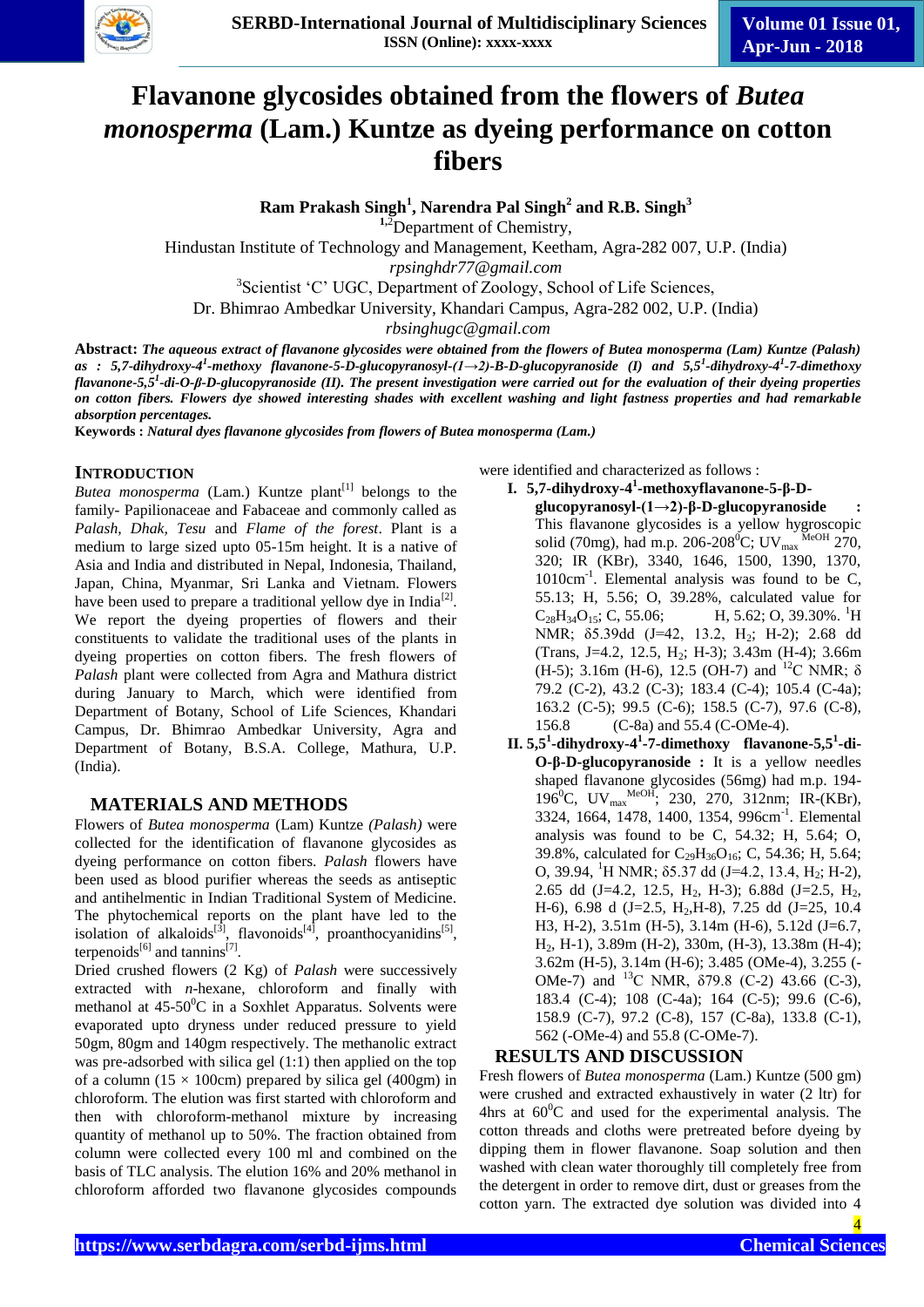

parts and dye solution (100 ml) of each was taken in a separate dye baths. The first dye bath contains pure dye solution,  $SnCl<sub>2</sub>$  and  $FeCl<sub>3</sub>$  (10ml, 0.0016g/L each) were added to second, third and fourth dye bath respectively. The scoured, skinned pre soaked cotton thread (1gm) and cotton cloth  $(6cm<sup>-2</sup>)$  were dipped in each dye bath separately. These dyes bath were heated upto 4 hrs with mechanically stirring and allowed to cool at room temperature. Each sample was removed from the dye bath and dried in shade. The optical density of each left over solution was determined one by oneusing UV/VIS spectrophotometer and finally percentage absorption was calculated by following formula :

 $[P.A. = \{CO.D. \text{ before } \text{dyeing-O.D.} \text{ after } \text{dyeing} \div \text{O.D.} \}$ before dyeing $\} \times 100$ ]

Each dyed sample was placed on a cardboard frame alongwith blue standard rating. The dyed cotton thread and cloth samples were covered with a black object in such a manner that half of the samples exposed to light. Now the samples were placed inside the Fadometer to determine the rating for light fastness. On other hand, the colour fastness to washing was determined by dipping the dyed samples in the detergent solution for 30 min. and then rinsed in running water. After washing the dye, samples were dried and rating of colour fastness was determined by Launtrometer and identified the dye compounds are as follows:

#### **FLAVANONE DYE COMPOUND – I :**

It was isolated as dark yellow compound, hygroscopic solid, soluble in chloroform and recognized as flavanone glycoside by means of positive Gibbs,  $FeCl<sub>3</sub>$  and Molish tests. Molecular formula was deduced as,  $C_{28}H_{34}O_{15}$  from its molecular ion peak at  $m/z$  610.5584 [M]<sup>Y</sup>, (Calcd for 610.5604) in its positive HR-FABMS. IR bands at 3340, 1645 and 1500  $\text{cm}^{-1}$  were due to presence of chelated –OH, C=O and C=C functions. UV-absorption at 268.320 (MeOH); 277, 296 (NaOMe) and 256 Sh, 276, 300 in AlCl<sub>3</sub> showed glycosidic nature of compound (I) which was supported by two downfield signals for anomeric centres at,  $\delta$ 5.22 (d, J=6.8 H<sub>2</sub>) and 4.8 (d, J=6.6 H<sub>2</sub>) in <sup>1</sup>H NMR and 102.8 and 103.4 in  $^{13}$ C NMR. The coupling constant J=6.8 and  $6.6$  H<sub>2</sub> were indicated for  $3-D$  configuration of both sugars. DEDT  $(130^0)$  spectrum exhibited 28 signals corresponding to 1-methyl, 3-methylene, 17-methine and 7-quanternary carbon. The <sup>1</sup>H NMR displayed 3ABX type signals at  $\delta$  5.38 (dd, J=4.2 and 13.2 H<sub>2</sub>) for H-2 with 62.68 (dd, J=4.2 and  $12.6H_2$ ) for H-3 trans and 3.20 (dd, J=12.4, 16.2H<sub>2</sub>) for H-3Cis, characteristic of flavanone<sup>[8]</sup>. In <sup>13</sup>C NMR, three downfield signals at  $\delta$  145.6 (C-7) 158.4 (C-7) and 163.2 (C-5) were suggested to three oxygen substitute Carbon including one methoxy ( $\delta$  3.06 cm<sup>-1</sup> H and  $\delta$  55.6 in <sup>13</sup>C NMR), one hydroxyl ( $\delta$  12.5 in <sup>1</sup>H NMR) and one glyosidic substituted. The linkages of substitution was confirmed by means of COSY, NOESY and HMBC correlation. The long-range correlation of  $\delta$  12.5 (OH) to 97.6 (C-8) /99.4 (C-6) /158.4(C-7) in HMBC confirmed the position of hydroxyl group at C-7. Similarly the linkages of methoxyl group at C-4 was confirmed by NOESY correlation of  $\delta$  3.06 (-OCH<sub>3</sub>) to 6.86(H-3, 5) and HMBC of  $\delta$  55.4 (-OCH<sub>3</sub>) to 145.6 (C-4). Correlation of  $\delta$  5.22 (H-1) to  $163.4(C-5)$  in the HMBC confirmed the linkages of glycosidic at C-5. The  $^{13}$ C NMR value of the sugar carbon at δ 77.6 (C-2) showed that C-2 was the linkage to another sugar unit. Hydrolysis (12% Me OH – HCl, 10 ml, 60-80<sup>°</sup>C,

8 hrs) as well as methanolysis (methylation and hydrolysis) followed by paper chromatography confirmed the presence of two glucose molecules with  $(1\rightarrow 2)$  linkages<sup>[9]</sup>. Mass spectra was found very informative in respect of the structure elucidation in which the fragments at m/z 449.26 and 285.24 were corresponding to the loss one and two glucosyl unit respectively from molecular ion of the fragmented as m/3 151.42 (100%), 161.16, 947.20 and 91.34 were typical for flavanone<sup>[10]</sup>. It was identified as  $5,7$ -dihydroxy-4<sup>1</sup>methoxyflavanone-5-β-D-glucopyranosyl-(1→ 2)-β-Dglucopyranoside.

#### **FLAVANONE DYE COMPOUND – II**

It was obtained as needles shape compound had molecular formula,  $C_{29}H_{36}O_{16}$  from Quasi molecular ions at m/h 641.5902  $[M + H]^+$  and molecular ions at m/z 640.5800 (calcd, 640.5864) in its positive HRFABMS. It was also recognized flavanone glycoside by means of characteristic chemical tests by IR and UV -spectra. The DEPT  $(135^{\circ})$ spectrum showed 29 signals out of them 2 methyl, 3 methylene, 16 methine and 18 carbons. The downfield signals 4 in the <sup>13</sup>C NMR at  $\delta$  148.4 (C-4<sup>1</sup>), 164.0(C-5), 152.4( $C$ -6) and 159 ( $C$ -7) were corroborated to 4 oxygen substituted carbons. Among them 2 signals were assigned for methoxyl functions ( $\delta$  55.8 and 56.2). Anomaric signals 2 at  $\delta$  5.14and (J=6.8Hz) in <sup>1</sup>H NMR and  $\delta$ 102.8 and 103.4 in <sup>13</sup>C NMR were clearly showed that the presence of 2 sugar moieties. Partial hydrolysis as well as methanolysis were confirmed by HMBC, NOESY and COSY studies. The NOESY correlation of  $\delta$  3.48 (-OCH<sub>3</sub>-4') to 7.02 (H-3'), 3.24 (-OCH3-7) to 6.88 (H-6)/6.98 (H-8) and HMBC of 5.16 (H-1") to 164(C-5), 5.12(H-1") to 152.4(C-5'), 3.48 to 148.4 (C-4'), 3.24 to 158.8 (C-7) confirmed the linkages of methoxy groups at C-4' and C-7 whereas glucose molecule at C-5 and C-5'. Mass spectra exhibited a molecular ion at m/z 640.56, which produced two daughter ions at 477.42 and 315.32 due to loss of 2 glucosyl moieties. The fragmentation pattern of compound –II was found similar to that of compound –I, characteristic for a flavanone. On the basis of above discussion the flavanone dye compound-II was characterized as 5,5'-dihydroxy-4',7-dimethoxy flavanone-5,5'-di-O-β-D-glucopyranoside.

 The aqueous *Palash* flower extract showed UVabsorption at 320nm whereas compound-I and II showed at 322 and 314 nm respectively as the characteristic for flavonoids. The flowers extract from compound I and II showed remarkable absorption percentage by 41.76, 51.14 and 49.88 respectively. The flower extract with natural mordant from *Butea monosperma* (Lam.) Kuntze (Palash) plant exhibited better absorption as compared to that of the synthetic dye.

#### **REFERENCES**

- [1] Chopra, R.N.; Chopra, I.C.; Handa, K.L. and Kapur, L.D., *Indigenous Drugs of India, Kolkata,* (1958).
- [2] Gaur,R.D., *Flora of Distract Garhwal North West Himalayas, Trans Media Pub. House Dehradun's,* 257 (1999).
- [3] Sharma, S; Batra, A. and Mehta, *B.K., Indian J.Chem., B-30,* 715-716 (1991).
- [4] Gupta, S.R.; Darindranath, B. and Seshadri, T.R., *Phytochemistry, 9,* 2231-2235 (1970).